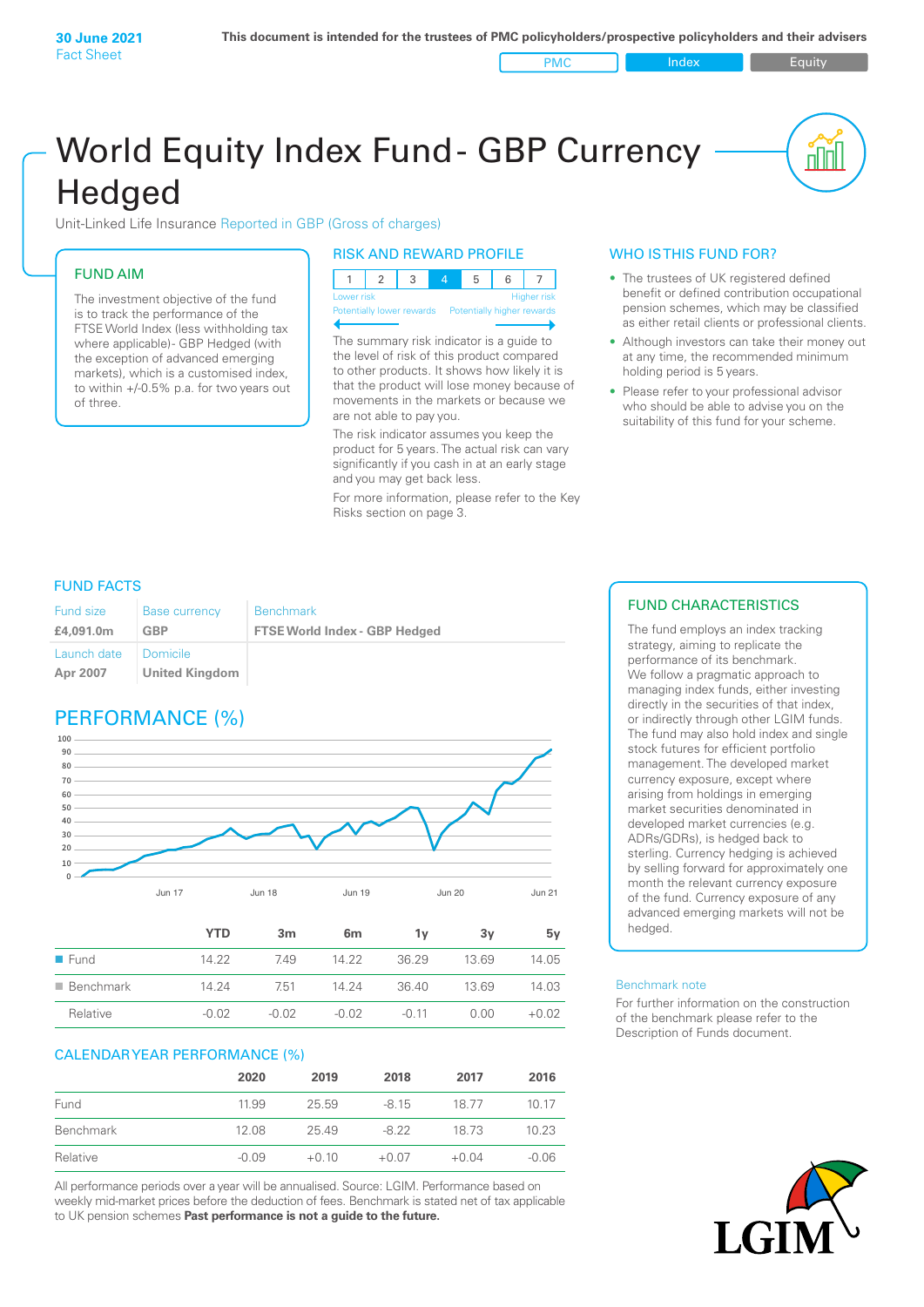# World Equity Index Fund - GBP Currency Hedged

Unit-Linked Life Insurance Reported in GBP (Gross of charges)

## PORTFOLIO BREAKDOWN

All data source LGIM unless otherwise stated. Totals may not sum due to rounding. In order to minimise transaction costs, the Fund will not always own all the assets that constitute the index and on occasion it will own assets that are not in the index. The number of fund holdings can differ from the index due to corporate events and proxy holdings.



## SECTOR (%)

| ■ Technology               | 23.2 |
|----------------------------|------|
| Consumer Discretionary     | 15.2 |
| $\blacksquare$ Industrials | 140  |
| $\blacksquare$ Financials  | 13.5 |
| $\blacksquare$ Health Care | 11.6 |
| ■ Consumer Staples         | 6.1  |
| ■ Basic Materials          | 4.0  |
| ■ Telecommunications       | 3.5  |
| <b>Energy</b>              | 3.4  |
| ■ Other                    | 5.6  |
|                            |      |

| <b>MARKET CAPITALISATION (%)</b> |  |
|----------------------------------|--|

| $\blacksquare$ Large | 80.6 |
|----------------------|------|
| $\blacksquare$ Mid   | 19.4 |

■ Top 10 holdings 16.0% Rest of portfolio 84.0% No. of holdings in fund 2,667 No. of holdings in index 2,622

## TOP 10 HOLDINGS (%)

| Apple Inc                          | 35  |
|------------------------------------|-----|
| Microsoft Corp                     | 3.3 |
| Amazon.Com Inc                     | 24  |
| Facebook                           | 13  |
| Alphabet CI A                      | 12  |
| Alphabet CI C                      | 11  |
| Tesla Inc                          | 09  |
| Taiwan Semiconductor Manufacturing | 0 S |
| Nvidia Corp                        | 0 S |
| JPMorgan Chase & Co                | 0 S |
|                                    |     |

## COUNTRY (%)

|   | <b>United States</b> | 61.9 |  |
|---|----------------------|------|--|
|   | Japan                | 7.2  |  |
| 4 | United Kingdom       | 4.3  |  |
|   | France               | 3.1  |  |
|   | Canada               | 2.7  |  |
|   | Germany              | 2.7  |  |
| ÷ | Switzerland          | 2.6  |  |
|   | Australia            | 2.2  |  |
|   | Taiwan               | 2.0  |  |
|   | Other                | 11.3 |  |
|   |                      |      |  |



The Index Fund Management team comprises 25 fund managers, supported by two analysts. Management oversight is provided by the Global Head of Index Funds. The team has average industry experience of 15 years, of which seven years has been at LGIM, and is focused on achieving the equally important objectives of close tracking and maximising returns.